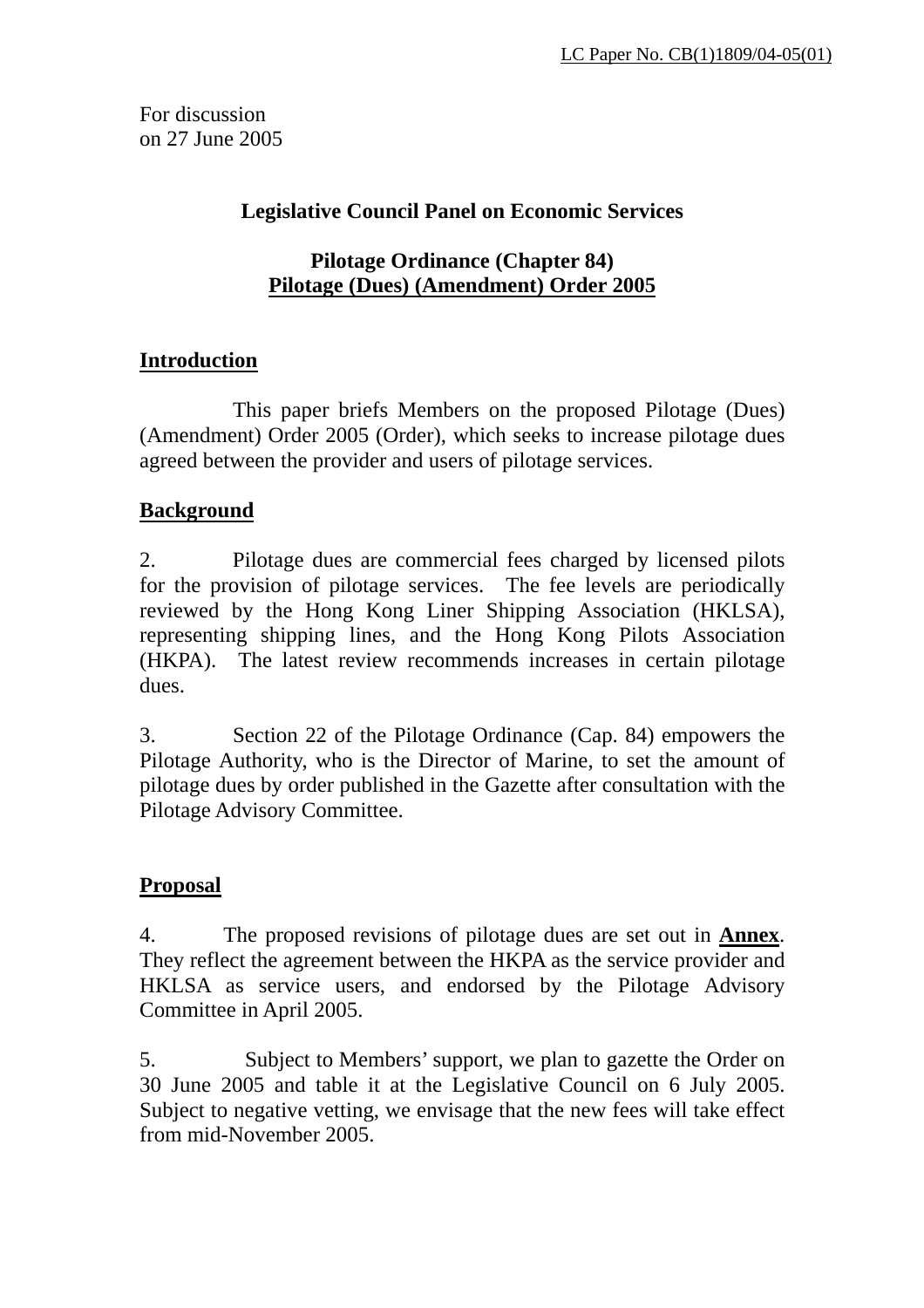## **Views sought**

6. Members are invited to note the proposed revisions and support the making of the Order.

Economic Development and Labour Bureau 17 June 2005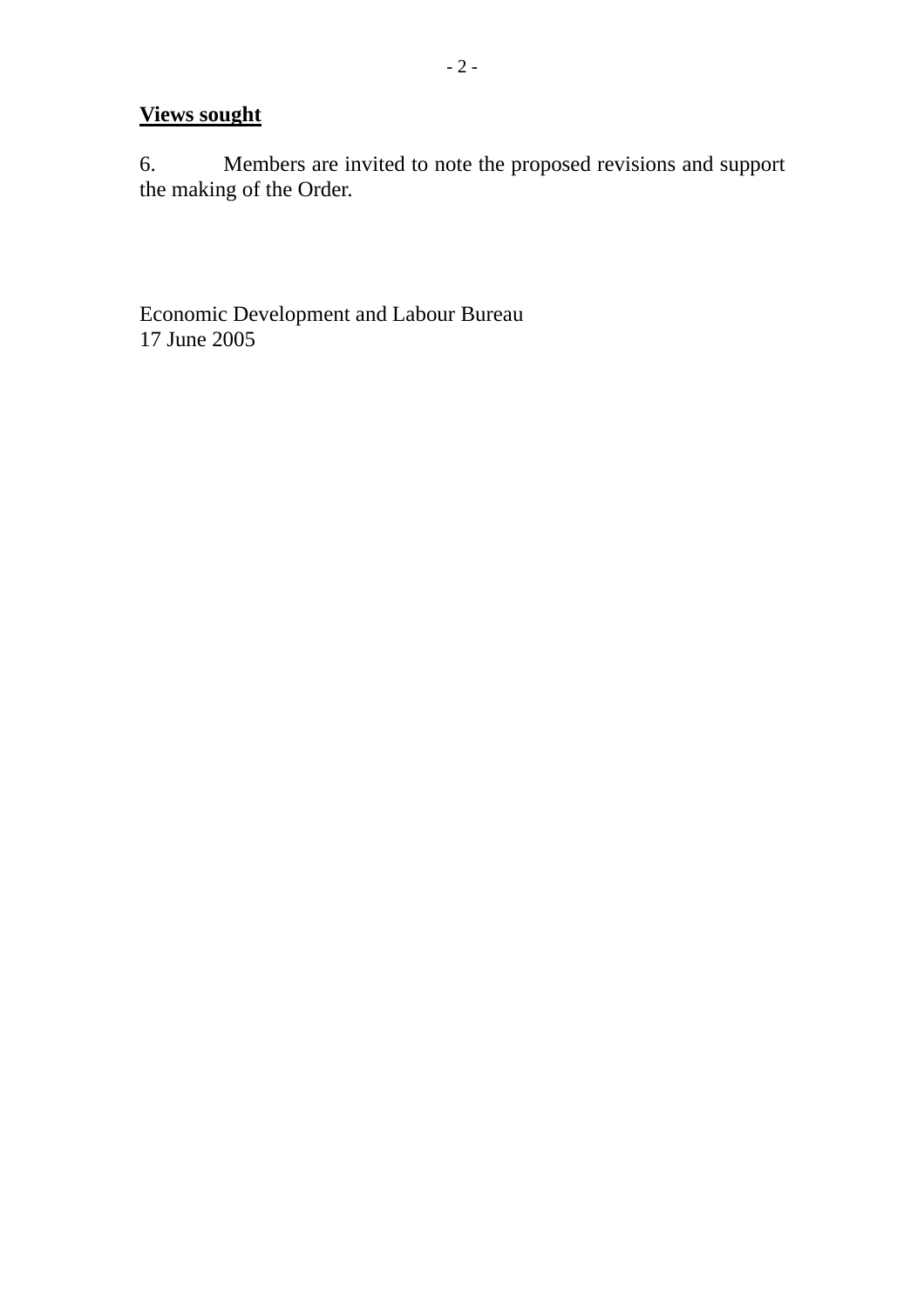#### **Annex**

# **Proposed Revision of Pilotage Dues**

|     | <b>Item</b>                                                                                                                                             | <b>Existing dues</b>                                          | <b>Proposed dues</b>                                       | <b>Percentage</b><br>increase              |
|-----|---------------------------------------------------------------------------------------------------------------------------------------------------------|---------------------------------------------------------------|------------------------------------------------------------|--------------------------------------------|
| (a) | basic pilotage due                                                                                                                                      | \$3,500                                                       | \$3,650                                                    | 4.3%                                       |
| (b) | additional due per ton<br>of ship                                                                                                                       |                                                               |                                                            |                                            |
|     | for ships of 30000<br>(i)<br>to 60000 tons                                                                                                              | \$0.06<br>(subject to<br>minimum<br>charge of<br>\$1,950)     | \$0.0625<br>(subject to<br>minimum<br>charge of<br>\$1,950 | 4.2%<br>(minimum<br>charge -<br>no change) |
|     | (ii) for ships of more<br>than 60000 tons                                                                                                               | \$0.0575<br>(subject to a<br>minimum<br>charge of<br>\$3,600) | \$0.06<br>(subject to a<br>minimum<br>charge of<br>\$3,750 | 4.4%<br>(minimum<br>charge -<br>$4.2\%$ )  |
| (c) | additional due for<br>boarding or<br>disembarking from a<br>ship off Ngan Chau or<br>at the west of Lamma<br>Island                                     | \$1,800                                                       | \$1,900                                                    | 5.6%                                       |
| (d) | additional due for<br>boarding or<br>disembarking from a<br>ship west of a straight<br>line drawn from Pearl<br><b>Island to East Brother</b><br>Island | \$1,900                                                       | \$2,000                                                    | 5.3%                                       |